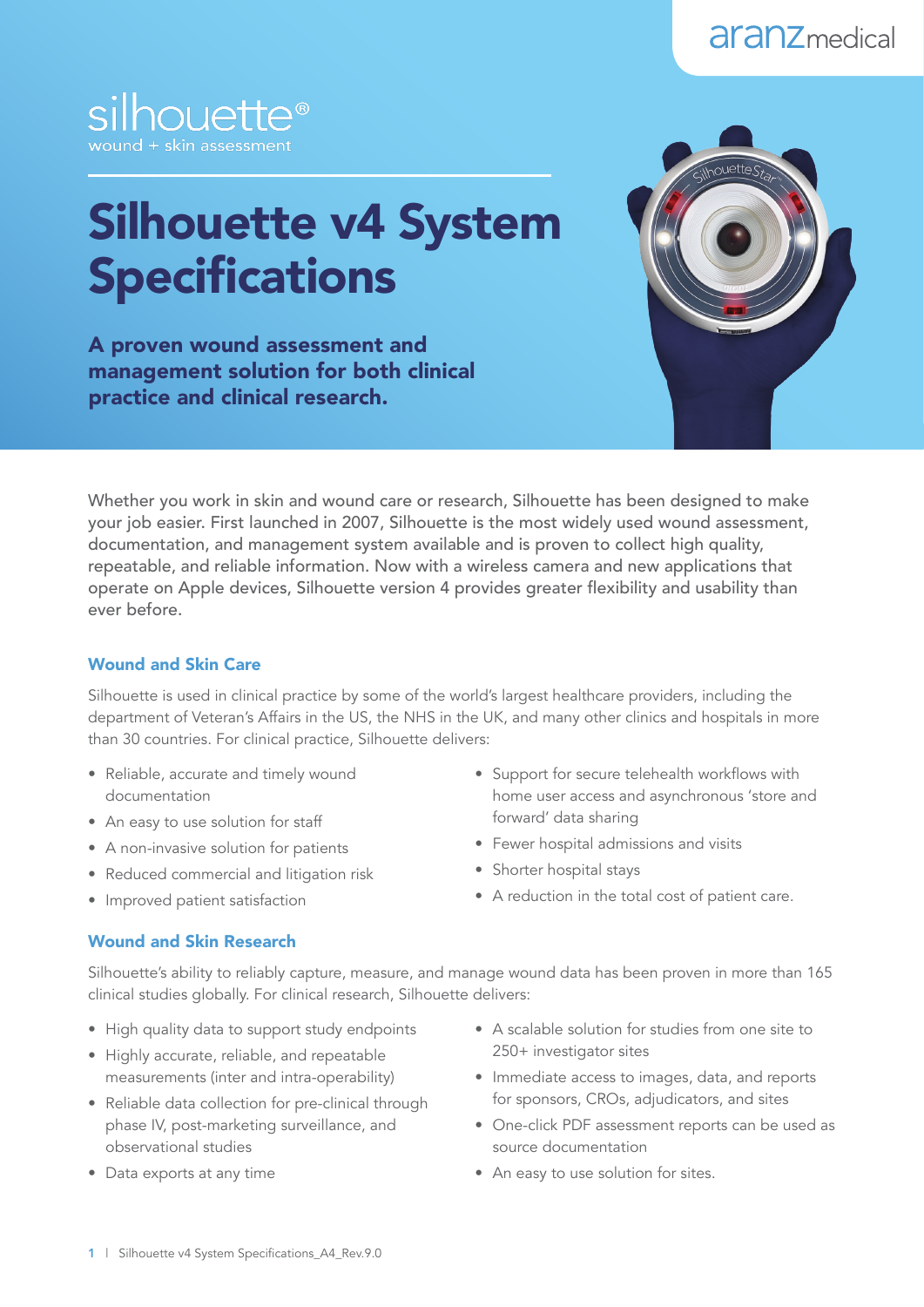| <b>System Feature Overview</b>                              | V <sub>4</sub>                                                                                                                                                                                                                                            |
|-------------------------------------------------------------|-----------------------------------------------------------------------------------------------------------------------------------------------------------------------------------------------------------------------------------------------------------|
| <b>Image Capture Devices</b>                                |                                                                                                                                                                                                                                                           |
| SilhouetteStar                                              | Image capture and non-contact 3D modeling with support for making 3D measurements:<br>Length<br>$\bullet$<br>Width<br>Perimeter<br>Area<br>٠<br>Mean Depth<br>Max Depth<br>Volume<br>٠<br>Tissue Type Area %*<br>$\bullet$<br>Area Reduction<br>$\bullet$ |
| SilhouetteLite+                                             | Image capture and non-contact 2D planimetry modeling with support for taking 2D measurements:<br>Length<br>٠<br>Width<br>$\bullet$<br>Perimeter<br>Area<br>٠                                                                                              |
| SilhouetteLite                                              | Image capture with no measurement capability                                                                                                                                                                                                              |
| SilhouetteCentral                                           | JPEG image capture from generic cameras with no measurement capability                                                                                                                                                                                    |
| <b>Medical Notes</b>                                        |                                                                                                                                                                                                                                                           |
| Wound Tracing                                               | Manual - determined by clinical judgment                                                                                                                                                                                                                  |
|                                                             | Automatic Boundary Detection - optional manual adjustment if necessary                                                                                                                                                                                    |
| Patient Identifiers                                         | Patient Information and Patient Identifiers                                                                                                                                                                                                               |
| Patient Notes (recorded per patient)                        | Investigation History, Medical History, Medication                                                                                                                                                                                                        |
| <b>Patient Assessment Notes</b>                             | Admission Details, Discharge Details, Vital Signs, Related Pain (non-wound), Edema, Factors Affecting Healing                                                                                                                                             |
| (recorded per patient, per visit)<br>Wound Assessment Notes | Anatomical Site, Images, Measurements, Wound Details, Wound Pain, Comments, Wound Etiology                                                                                                                                                                |
| (recorded per wound, per visit)                             |                                                                                                                                                                                                                                                           |
| Wound Outcomes                                              | Healed, Amputated, Released from Follow-up                                                                                                                                                                                                                |
| Multiple Assessment Types                                   | Yes                                                                                                                                                                                                                                                       |
| Configuration                                               | Configurable fields and conditional validation rules available**                                                                                                                                                                                          |
| Auto Email Wound Assessments                                | Yes                                                                                                                                                                                                                                                       |
| Customizable Notes                                          | Yes**                                                                                                                                                                                                                                                     |
| <b>Analysis and Reporting</b>                               |                                                                                                                                                                                                                                                           |
| Trend Graphs                                                | Depending on capture device used the following trend graphs are available:<br>Area<br>Area Reduction<br>Max Depth<br>Mean Depth<br>Volume                                                                                                                 |
| Reporting                                                   | PDF Assessment Report                                                                                                                                                                                                                                     |
| Security                                                    |                                                                                                                                                                                                                                                           |
| Access Control                                              | Username and Password, SAML2 SSO                                                                                                                                                                                                                          |
| <b>Application Timeout</b>                                  | Configurable                                                                                                                                                                                                                                              |
| Audit Records                                               | Available for logon attempts, changes in patient data, data viewed, and data exported from Silhouette. (Enterprise<br>Deployment Only)                                                                                                                    |
| <b>Deployment Models</b>                                    |                                                                                                                                                                                                                                                           |
| Enterprise - On Premises                                    | Yes                                                                                                                                                                                                                                                       |
| Enterprise - Cloud Hosted                                   | Yes                                                                                                                                                                                                                                                       |
| Standalone PC Software                                      | Yes - SilhouetteConnect standalone                                                                                                                                                                                                                        |
| <b>Integration and Data Export</b>                          |                                                                                                                                                                                                                                                           |
| <b>EMR</b>                                                  | Order receipt and results (assessment report, discrete observations and images) (Enterprise Deployment Only)                                                                                                                                              |
| Export                                                      | Images, Wound and Assessment Data                                                                                                                                                                                                                         |
| Services, Support and Warranty                              |                                                                                                                                                                                                                                                           |
| Established Services Offered                                | Project Management, System Implementation, Data Management, Technical Training, and Clinical Training                                                                                                                                                     |
| Hardware Warranty                                           | Return to base                                                                                                                                                                                                                                            |
| Software Upgrades                                           | Support agreement defines level of upgrade support                                                                                                                                                                                                        |
| Support Locations and Hours                                 | International Support - Support agreement defines hours                                                                                                                                                                                                   |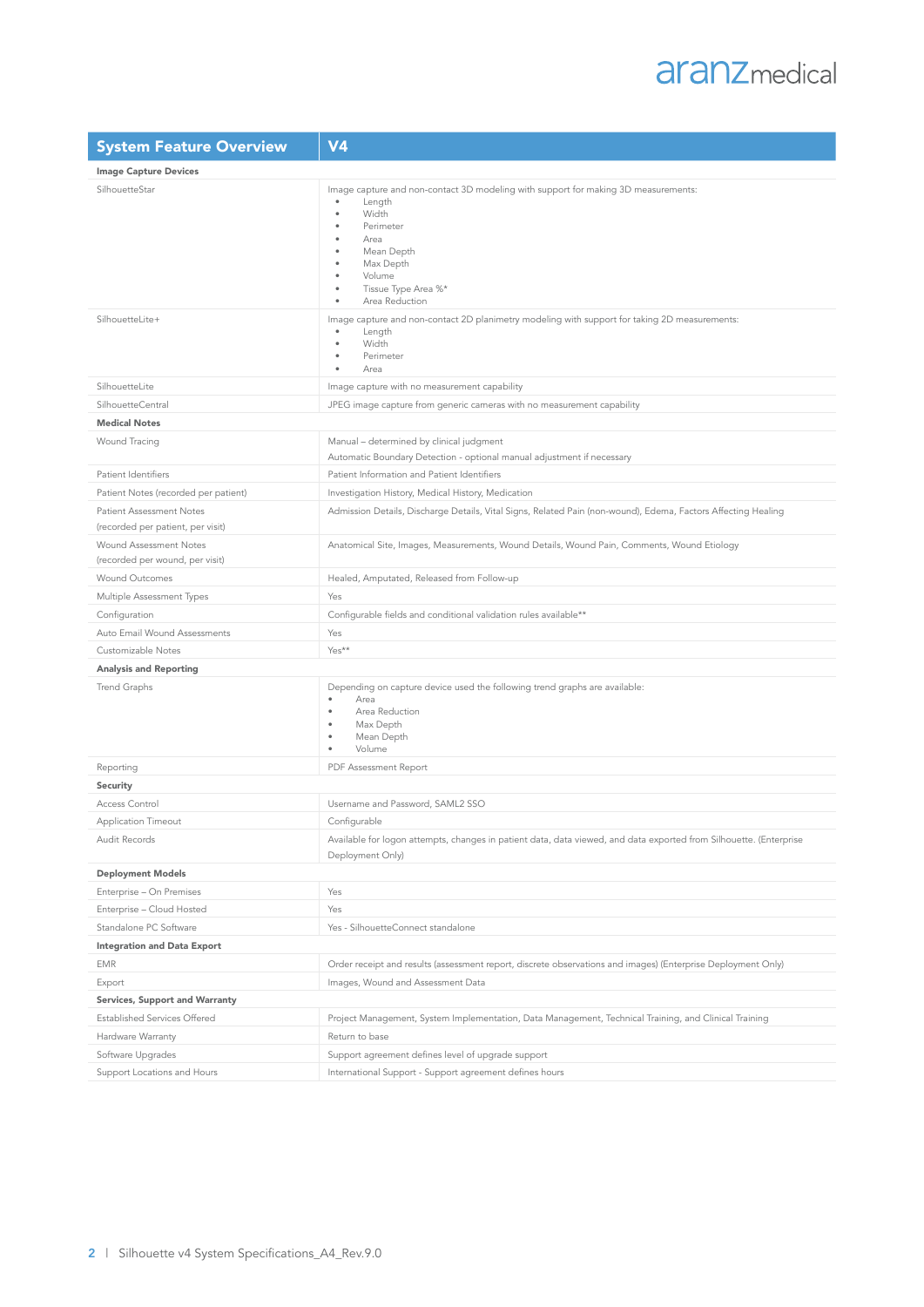|                                                        | <b>Model 2010.xx</b>    | <b>Model 2001.xx</b>  |
|--------------------------------------------------------|-------------------------|-----------------------|
| <b>SilhouetteStar Scanner</b><br><b>Specifications</b> | <b>SilhouetteStar 2</b> | <b>SilhouetteStar</b> |
|                                                        | (Wireless and Wired)    | (Wired)               |

The SilhouetteStar scanner captures wound images and non-contact 3D measurements of wounds at the point of care. The images and data captured with SilhouetteStar are uploaded to SilhouetteCentral either over a secure Wi-Fi network (SilhouetteStar 2 only) or via USB cable to SilhouetteConnect.

| Imaging                              |                                                                                              |                                                       |
|--------------------------------------|----------------------------------------------------------------------------------------------|-------------------------------------------------------|
| Sensor Resolution                    | 5MP (nominal)                                                                                | 3MP (nominal)                                         |
| Working Distance                     | From the base of the scanner:                                                                | From the base of the scanner:                         |
|                                      | 190mm (typical)                                                                              | 190mm (typical)                                       |
|                                      | 280mm (nominal max)                                                                          | 240mm (nominal max)                                   |
| Depth of Field                       | -50mm, +90mm at typical working distance                                                     | -30mm, +50mm at typical working distance              |
| FOV - Horizontal                     | $42^{\circ}$                                                                                 | $42.5^\circ$                                          |
|                                      | (Nominally 180mm at the typical working distance)                                            | (Nominally 183mm at the typical working distance)     |
| Aspect Ratio                         | 4:3                                                                                          | 4:3                                                   |
| Focus                                | Fixed                                                                                        | Fixed                                                 |
| Guided Image Capture                 | Formation of laser star for consistent imaging                                               | Formation of laser star for consistent imaging        |
| Exposure                             | Automatic (Dual LED Flash)                                                                   | Automatic (Dual LED Flash)                            |
| Picture Format                       | Exportable in png or jpg formats                                                             | Exportable in png or jpg formats                      |
| Image Size (px)                      | 2592 x 1944                                                                                  | 2048 x 1536                                           |
| <b>Wound Measurement</b>             |                                                                                              |                                                       |
| Maximum Wound Size                   | 250mm x 185mm typical                                                                        | 250mm x 185mm typical                                 |
| Minimum Wound Size                   | 2mm x 2mm typical                                                                            | 2mm x 2mm typical                                     |
| Accuracy <sup>1</sup>                | Area (Cap measurement): 2%                                                                   | Area (Cap measurement): 2%                            |
| (95% confidence interval)            | Perimeter: 1%                                                                                | Perimeter: 1%                                         |
|                                      | Depth: 5%                                                                                    | Depth: 5%                                             |
|                                      | Volume: 5%                                                                                   | Volume: 5%                                            |
| Precision                            | Area: 1mm <sup>2</sup>                                                                       | Area: 1mm <sup>2</sup>                                |
|                                      | Perimeter: 1mm                                                                               | Perimeter: 1mm                                        |
|                                      | Depth: 1mm                                                                                   | Depth: 1mm                                            |
|                                      | Volume: 1mm <sup>3</sup>                                                                     | Volume: 1mm <sup>3</sup>                              |
| Inter-rater Reliability <sup>1</sup> | 1% for Area and Perimeter                                                                    | 1% for Area and Perimeter                             |
|                                      | <2% for max Depth and Volume                                                                 | <2% for max Depth and Volume                          |
| Intra-rater Reliability <sup>1</sup> | 1% for Area and Perimeter                                                                    | 1% for Area and Perimeter                             |
|                                      | <2% for max Depth and Volume                                                                 | <2% for max Depth and Volume                          |
| <b>Timings</b>                       |                                                                                              |                                                       |
| Image Capture Time                   | 4s typical                                                                                   | 3s typical                                            |
| Image Transfer Time (USB)            | 2s typical                                                                                   | Included in the time above                            |
| Image Transfer Time (WiFi)           | 4s typical <sup>2</sup>                                                                      |                                                       |
| Scanner Start-up Time                | < 25s from off                                                                               | ÷,                                                    |
|                                      | 1s from sleep                                                                                |                                                       |
| WiFi Connection Time                 | < 15s typical                                                                                | $\overline{\phantom{a}}$                              |
| <b>Lighting and Lasers</b>           |                                                                                              |                                                       |
| Lasers                               | Class 1 per IEC 60825-1                                                                      | Class 1 per IEC 60825-1                               |
| Flash                                | High Power LED Flash, approx. 10,000 Lux                                                     | High Power LED Flash, approx. 10,000 Lux              |
| <b>User Interface</b>                |                                                                                              |                                                       |
| Audio                                | Shutter + Image Transfer                                                                     | (audible feedback via connected computer)             |
| Screen                               | Patient Name, Patient ID, WiFi Status, Image Transfer<br>Status, System Messages             | - (status of camera available via connected computer) |
| Controls                             | Single Button                                                                                | Single Button                                         |
| Capture Guidance                     | Laser Star                                                                                   | Laser Star                                            |
| <b>Power Requirements</b>            |                                                                                              |                                                       |
| Power Consumption                    | Compatible with USB 2.0 power specifications and USB<br>battery charging specifications v1.2 | Compatible with USB 2.0 power specifications          |
| Battery Type and Capacity            | Li-Ion, 6.5 Wh                                                                               | i,                                                    |
|                                      | $8 \text{ hrs}^3$                                                                            | $\overline{\phantom{a}}$                              |
| Battery Lifetime                     | $> 2$ years <sup>4</sup>                                                                     |                                                       |
| Battery Shift Life                   |                                                                                              |                                                       |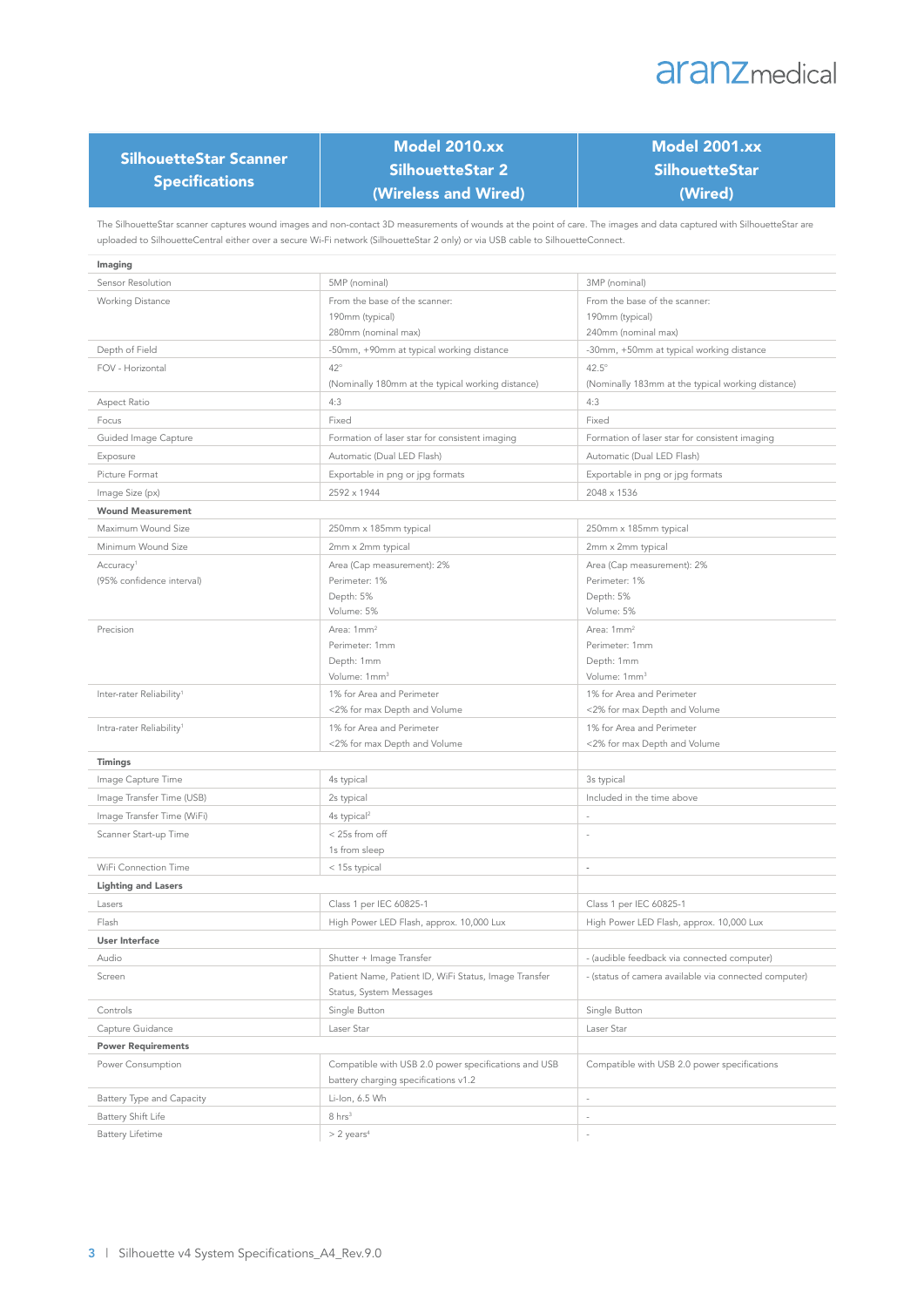| <b>SilhouetteStar Scanner</b><br><b>Specifications</b> | <b>Model 2010.xx</b><br><b>SilhouetteStar 2</b><br>(Wireless and Wired)                                        | <b>Model 2001.xx</b><br><b>SilhouetteStar</b><br>(Wired)  |
|--------------------------------------------------------|----------------------------------------------------------------------------------------------------------------|-----------------------------------------------------------|
| Connectivity                                           |                                                                                                                |                                                           |
| Offline Support (wired USB with SilhouetteConnect)     | Yes                                                                                                            | Yes                                                       |
| <b>USB</b>                                             | USB 2.0 - Uses IP networking over USB (RNDIS)                                                                  | <b>USB 2.0</b>                                            |
| <b>USB Connection Time</b>                             | < 15s                                                                                                          | < 15s                                                     |
| Online Support (direct WiFi to SilhouetteCentral)      | Yes                                                                                                            | No                                                        |
| WiFi                                                   | 802.11 b,g,n (2.4 GHz only)<br>Minimum 14 Mbps uplink to SilhouetteCentral<br>Maximum 300ms round trip latency |                                                           |
| WiFi Security                                          | WPA2 PSK<br>802.1x Authentication with MAC Authentication Bypass<br>with WPA2 PSK                              |                                                           |
| WiFi TLS Support                                       | TLS 1.0 for connection to SilhouetteCentral                                                                    | $\overline{a}$                                            |
| Compliance                                             |                                                                                                                |                                                           |
| Laser                                                  | Class 1 Designation - IEC 60825-1                                                                              | Class 1 Designation - IEC 60825-1                         |
| <b>EMC</b>                                             | IEC 60601-1-2: 2014                                                                                            | IEC 60601-1-2: 2007                                       |
| Medical Device                                         | IEC 60601 3rd Edition                                                                                          | IEC 60601 3rd Edition                                     |
| Cleaning                                               |                                                                                                                |                                                           |
| Alcohol (Isopropyl) Based Wipes                        | Yes                                                                                                            | Yes                                                       |
| <b>Bleach Based Wipes</b>                              | < 1:50 concentration, limited use                                                                              | < 1:50 concentration, limited use                         |
| Mild Detergent                                         | Yes                                                                                                            | Yes                                                       |
| Water Based Wipes                                      | Yes                                                                                                            | Yes                                                       |
| Hydrogen Peroxide Based Wipes                          | Yes                                                                                                            | Yes                                                       |
| Physical                                               |                                                                                                                |                                                           |
| Dimensions                                             | 100mm x 67mm typical                                                                                           | 100mm x 67mm typical                                      |
| Weight                                                 | 300g typical                                                                                                   | 240g typical                                              |
| Environmental                                          |                                                                                                                |                                                           |
| Operating Temperature                                  | 10°C (50°F) min to 30°C (86°F) max                                                                             | 10°C (50°F) min to 30°C (86°F) max                        |
| Storage Temperature                                    | -5°C (23°F) min to 50°C (122°F) max (short term)                                                               | -5°C (23°F) min to 50°C (122°F) max                       |
| Operating Humidity                                     | 0% RH min to 80% RH max                                                                                        | 0% RH min to 80% RH max                                   |
| Lighting <sup>5</sup>                                  | 100 lux min - 400 lux nominal - 1000 lux max                                                                   | 100 lux min - 400 lux nominal - 1000 lux max              |
| Accessories                                            |                                                                                                                |                                                           |
| Charger                                                | Yes                                                                                                            | $\overline{a}$                                            |
| Cradle                                                 | Yes                                                                                                            | Yes                                                       |
| Cables                                                 | USB-A to USB-B - 5m/16' 5"                                                                                     | USB-A to USB-B (Active) - 1.8m/5' 11", 3m/9'10", 5m/16'5" |

#### SilhouetteConnect Specifications – Client Software

SilhouetteConnect is the software installed on a Windows tablet, laptop or desktop computer. SilhouetteStar connects via USB to a computer with SilhouetteConnect. It enables wound assessments to be performed without connection to a network, and the data is synchronized with SilhouetteCentral when a network connection is available.

| <b>Key System Times</b>                |                                                                                                                       |
|----------------------------------------|-----------------------------------------------------------------------------------------------------------------------|
| Capture to Measurement Complete Time   | < 2 minute typical (includes tracing)                                                                                 |
| Synchronization Time                   | 17s minimum. < 1 minute typical (dependent on database size, active patient list size, number of images, network      |
|                                        | speed and network reliability)                                                                                        |
| <b>Computing Platform Requirements</b> |                                                                                                                       |
| <b>Supported Devices</b>               | Windows laptop, desktop or tablet                                                                                     |
| <b>Supported Operating Systems</b>     | Windows 10 (Support for Windows 7, 8, and 8.1 where extended support is in place)                                     |
| Processor                              | 2.0 GHz Minimum (Multi-core recommended)                                                                              |
| <b>Disk</b>                            | 10GB available space recommended minimum for approx. 2,000 images and assessments                                     |
| Memory                                 | 4 GB Minimum                                                                                                          |
| <b>Browser</b>                         | N/A                                                                                                                   |
| <b>Database</b>                        | SQL Server 2014 SP3, Express is included with SilhouetteConnect Installer. Later versions of SQL Server can be used.  |
| Software Dependencies                  | Included with SilhouetteConnect Installer: .NET framework 4.8 and SQL Server 2014 SP3                                 |
| <b>USB Requirements</b>                | USB 2.0 or 3.0 Port                                                                                                   |
| Display Resolution                     | 1024 x 768 Minimum                                                                                                    |
| Security                               |                                                                                                                       |
| Data-at-rest Encryption                | To enable data-at-rest encryption, the software must be deployed using Bitlocker encryption or similar                |
| Data-in-transit Encryption             | To enable data-in-transit encryption, the software must be synchronized to SilhouetteCentral using the HTTPS protocol |
|                                        |                                                                                                                       |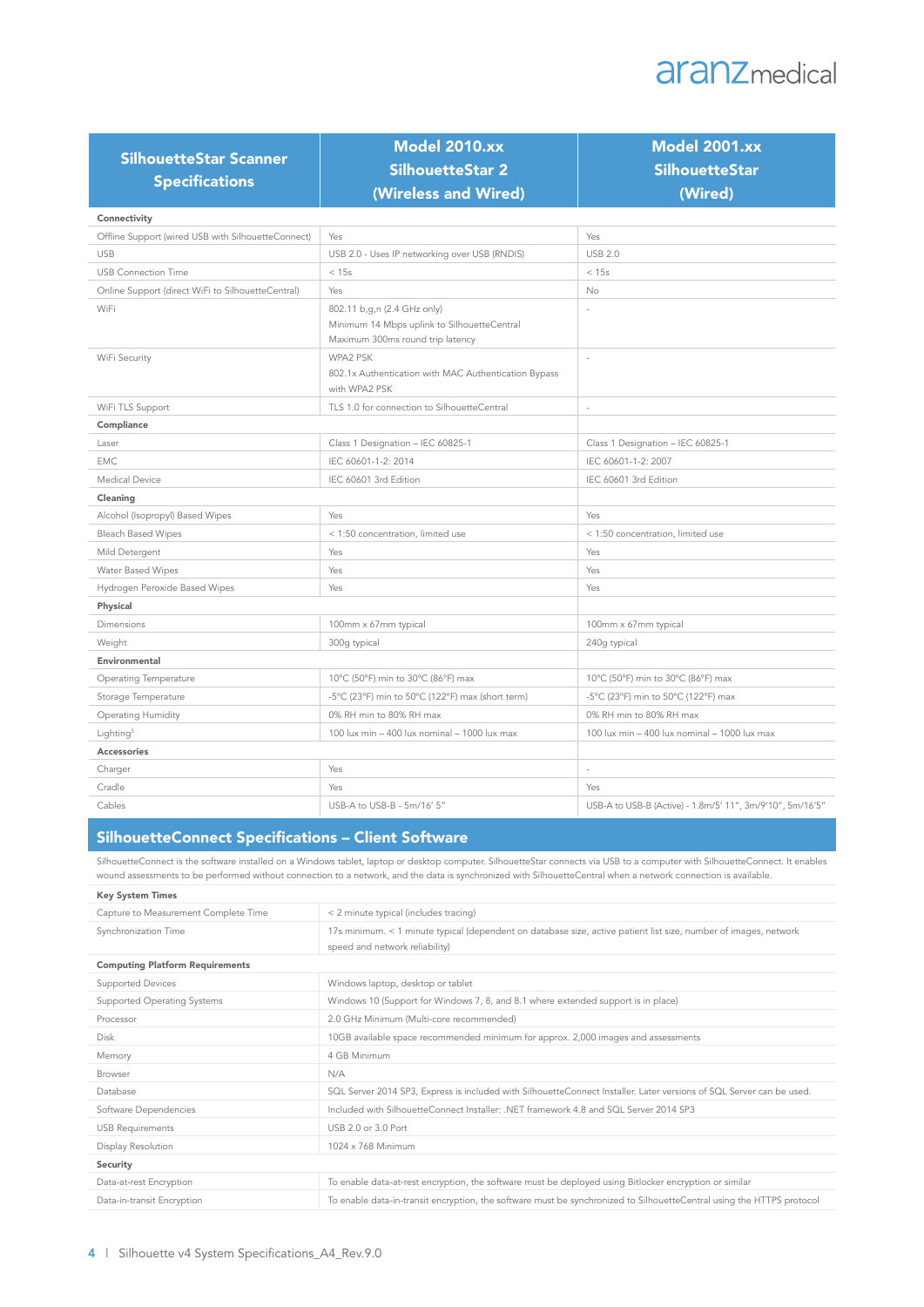#### SilhouetteCentral Specifications – Server Software

SilhouetteCentral enables users to review, report, securely share and analyze the wound data collected by SilhouetteStar 2, SilhouetteLite+ and SilhouetteLite Applications. SilhouetteCentral is accessed via a web-based application.

| <b>Infrastructure Types</b>                             |                                                                                                                                |
|---------------------------------------------------------|--------------------------------------------------------------------------------------------------------------------------------|
| On Premises                                             | Yes                                                                                                                            |
| Cloud                                                   | Yes                                                                                                                            |
| <b>Client Software Supported</b>                        |                                                                                                                                |
| Web Browser Support                                     | Chrome, Firefox, Safari, Microsoft Edge. (Each release of SilhouetteCentral is tested on the latest version of these browsers) |
| Thick Client Support                                    | SilhouetteConnect (Windows), SilhouetteLite (iOS devices), SilhouetteLite+ (iOS devices)                                       |
| <b>Screen Sizes Supported</b>                           |                                                                                                                                |
| Home User Workflow                                      | Minimum viewport width 375px (current iPhone models)                                                                           |
| Clinician and Admin User Workflow                       | Minimum viewport width 768px for tracing screens (current iPad models)                                                         |
| Enterprise On Premises Deployment Platform Requirements |                                                                                                                                |
| <b>OS</b>                                               | Windows Server 2012 R2 or later                                                                                                |
| Processor                                               | 2.4 GHz Dual Core, 64 bit Minimum                                                                                              |
| <b>Disk</b>                                             | 100 GB Available Space (Recommended Minimum)                                                                                   |
| Memory                                                  | 16 GB Recommended                                                                                                              |
|                                                         | 4 GB Minimum                                                                                                                   |
| Database                                                | SQL Server 2012 (workgroup, standard, enterprise) or later                                                                     |
|                                                         | An instance of SQL Server (any edition) matching the version deplyed with SilhouetteConnect is required if syncing with        |
|                                                         | SilhouetteConnect.                                                                                                             |
| Software Dependencies                                   | Internet Information Services (IIS) with SSL Certificates for HTTPS<br>.NFT framework 4.8                                      |
|                                                         | ASP.NET Core v3.1 IIS Hosting Bundle (ASP.NET Core v3.1 Runtime + ASP.NET Core Module v2)                                      |
|                                                         | NextGen Connect v3.8 or v3.9 for integration with EMR Systems                                                                  |
| Network                                                 | Ethernet TCP/IP Connection                                                                                                     |
|                                                         | Static IP Address                                                                                                              |
| Security                                                |                                                                                                                                |
| Username and Password                                   | Configurable password rules and expiration                                                                                     |
| Authentication                                          | SAML2 SSO support with Just-In-Time provisioning, compatible with Active Directory Federated Services (AD FS).                 |
| Data-in-transit                                         | To support data-in-transit encryption, SilhouetteCentral must be deployed with HTTPS transport                                 |
| Data-at-rest                                            | To support data-at-rest encryption, SilhouetteCentral must be deployed with bitlocker or similar                               |
|                                                         | MS SQL Enterprise Transparent Data Encryption or similar can be used to encrypt databases                                      |
| <b>EMR</b> Interfaces                                   |                                                                                                                                |
| Standards                                               | HL7, Email                                                                                                                     |
| Key Functionality                                       | Patient Management, Order Management, Order Results                                                                            |
| Key EMR Vendors Supported                               | Epic*, Cerner, Meditec, VistA Imaging*                                                                                         |
| Data Export                                             |                                                                                                                                |
| File Export                                             | PDF wound assessment report with images, CSV files                                                                             |

#### SilhouetteLite+ Application and Sensor

SilhouetteLite+ is comprised of an Application and a range finding Sensor for Apple® iPhone® and iPad® iOS devices. SilhouetteLite+ enables users to take wound images, obtain non-contact 2D measurements, and record patient notes on their Apple device. The data collected at the patient's bedside is synchronized with SilhouetteCentral over a secure connection when available.

| App                                         |                                                                                                                                                      |  |
|---------------------------------------------|------------------------------------------------------------------------------------------------------------------------------------------------------|--|
| iOS version                                 | 13 (Minimum)                                                                                                                                         |  |
| Device Support                              | iPhone 6s or Newer, iPod Touch 7 <sup>th</sup> Gen, iPad Mini, iPad Standard, iPad Pro<br>Contact ARANZ Medical for advice on device recommendations |  |
| Security                                    | A passcode must be enabled on the device to encrypt data-at-rest<br>HTTPS must be used on SilhouetteCentral to encrypt data-in-transit               |  |
| Maximum number of patients                  | 4,000                                                                                                                                                |  |
| Maximum number of images per assessment     | 10                                                                                                                                                   |  |
| Network                                     |                                                                                                                                                      |  |
| Minimum Network Uplink to SilhouetteCentral | 1.5 Mbps                                                                                                                                             |  |
| <b>Measurement Capabilities</b>             |                                                                                                                                                      |  |
| Area, Perimeter and Rulers                  | Yes                                                                                                                                                  |  |
| Depth and Volume                            | No.                                                                                                                                                  |  |
| Minimum Wound Size                          | $2mm \times 2mm$                                                                                                                                     |  |
| Measurement Accuracy                        | Contact ARANZ Medical for accuracy statement relating to SilhouetteLite+                                                                             |  |
|                                             |                                                                                                                                                      |  |